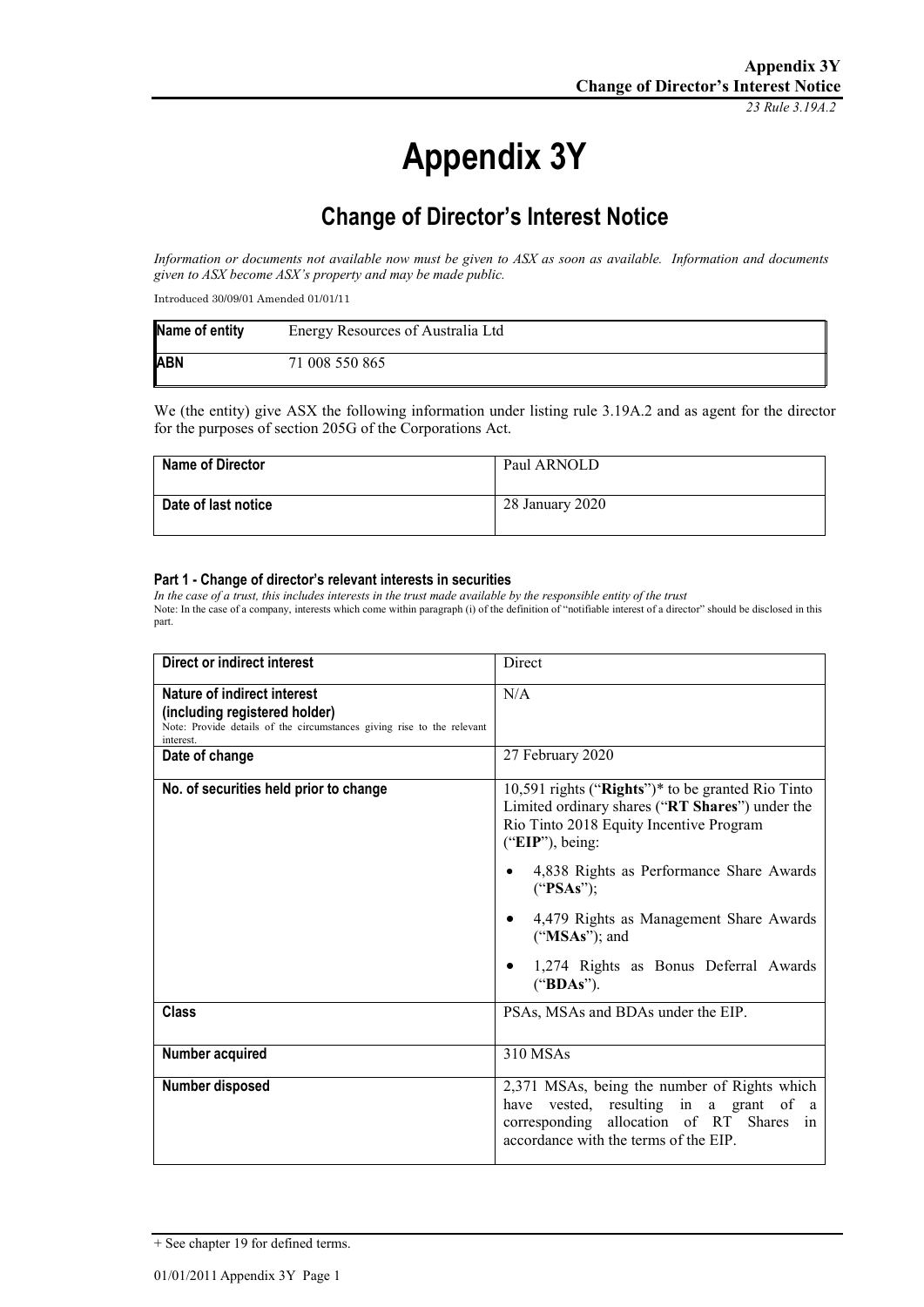**Appendix 3Y Change of Director's Interest Notice**

|                                                                                                                                                     | -                                                                                                                                                      |
|-----------------------------------------------------------------------------------------------------------------------------------------------------|--------------------------------------------------------------------------------------------------------------------------------------------------------|
| <b>Value/Consideration</b><br>Note: If consideration is non-cash, provide details and estimated valuation                                           | Acquisition and disposal of Rights under the EIP<br>for nil consideration, resulting in a grant of a<br>corresponding allocation of RT<br>Shares<br>1n |
|                                                                                                                                                     | accordance with the terms of the EIP.                                                                                                                  |
| No. of securities held after change                                                                                                                 | 8,530 Rights, being:                                                                                                                                   |
|                                                                                                                                                     | 4,838 PSAs:                                                                                                                                            |
|                                                                                                                                                     | $2,418$ MSAs; and                                                                                                                                      |
|                                                                                                                                                     | 1,274 BDAs.                                                                                                                                            |
| Nature of change                                                                                                                                    | Grant and vesting of Rights under the terms of the                                                                                                     |
| Example: on-market trade, off-market trade, exercise of options, issue of<br>securities under dividend reinvestment plan, participation in buy-back | EIP.                                                                                                                                                   |

\* In accordance with the rules of the EIP, upon vesting Mr Arnold may receive additional RT Shares in lieu of dividends that would have been paid to him in the period from grant on the base number of RT Shares, the subject of the Rights that vest.

| Direct or indirect interest                                                                                                                         | Indirect                                         |
|-----------------------------------------------------------------------------------------------------------------------------------------------------|--------------------------------------------------|
|                                                                                                                                                     |                                                  |
| Nature of indirect interest                                                                                                                         | RT Shares held by Computershare Company          |
| (including registered holder)                                                                                                                       | Nominees Limited (as nominee for the Vested      |
| Note: Provide details of the circumstances giving rise to the relevant<br>interest.                                                                 | Share Account on behalf of Paul Arnold)          |
| Date of change                                                                                                                                      | 27 February 2020                                 |
| No. of securities held prior to change                                                                                                              | 2,691 RT Shares                                  |
| <b>Class</b>                                                                                                                                        | RT Shares                                        |
| Number acquired                                                                                                                                     | 2,371 RT Shares                                  |
| Number disposed                                                                                                                                     | N/A                                              |
| <b>Value/Consideration</b>                                                                                                                          | Acquisition of RT Shares pursuant to the vesting |
| Note: If consideration is non-cash, provide details and estimated valuation                                                                         | of Rights under the EIP for nil consideration.   |
| No. of securities held after change                                                                                                                 | 5,062 RT Shares                                  |
| Nature of change                                                                                                                                    | Acquisition of RT Shares pursuant to the vesting |
| Example: on-market trade, off-market trade, exercise of options, issue of<br>securities under dividend reinvestment plan, participation in buy-back | of Rights under the EIP.                         |

| Direct or indirect interest                                            | Indirect                                          |
|------------------------------------------------------------------------|---------------------------------------------------|
|                                                                        |                                                   |
| Nature of indirect interest                                            | Indirect interest in RT Shares acquired under     |
| (including registered holder)                                          | myShare, the Rio Tinto Limited Global Employee    |
| Note: Provide details of the circumstances giving rise to the relevant | Share Plan ("myShare"), held by Computershare     |
| interest.                                                              | Trustees (Jersey) Limited on behalf of Mr Arnold, |
|                                                                        | and a conditional right to additional matching RT |
|                                                                        | <b>Shares ("Matching RT Share Rights")</b>        |
| Date of change                                                         | N/A                                               |
| No. of securities held prior to change                                 | 1,280 RT Shares                                   |
|                                                                        | 208 Matching RT Share Rights                      |
| <b>Class</b>                                                           | RT Shares and Matching RT Share Rights            |
|                                                                        |                                                   |
| Number acquired                                                        | N/A                                               |
|                                                                        |                                                   |

<sup>+</sup> See chapter 19 for defined terms.